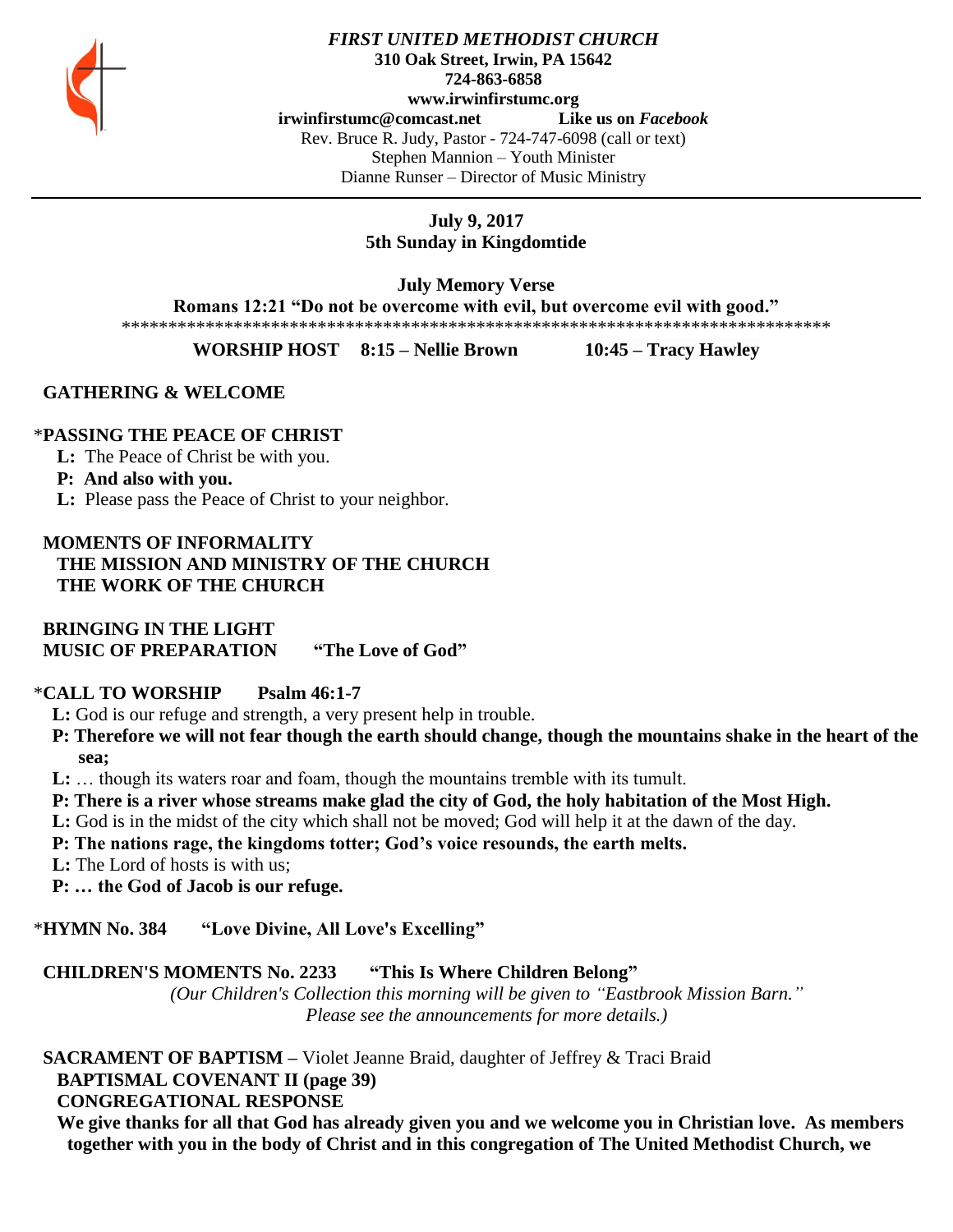**renew our covenant faithfully to participate in the ministries of the Church by our prayers, our presence, our gifts, our service, and our witness that in everything God may be glorified through Jesus Christ.**

#### **SPECIAL MUSIC**

 **WORD OF GOD Romans 7:15-25a**

 **PRESENTATION OF GOD'S TITHES AND OUR OFFERINGS**

 **OFFERTORY "Thank You, Lord"**

#### \***DOXOLOGY No. 95**

**Praise God, from whom all blessings flow; praise Him, all creatures here below: praise Him above ye heavenly host; praise Father, Son, and Holy Ghost. Amen** \***PRAYER OF DEDICATION AND THANKS**

\***HYMN No. 191 "Jesus Loves Me"**

#### **JOYS AND CONCERNS**

 **For our joys we say: "Praise the Lord." For our concerns we say: "Lord, hear our prayers."**

#### **PASTORAL PRYER & THE LORD'S PRAYER**

 **Our Father who art in heaven, hallowed be thy name, thy kingdom come, thy will be done on earth as it is in heaven. Give us this day our daily bread; and forgive us our trespasses as we forgive those who trespass against us. And lead us not into temptation, but deliver us from evil, for thine is the kingdom, and the power and the glory forever. AMEN.**

#### \***SERMON SCRIPTURE Matthew 11:25-30**

 **SERMON "Help! I'm in a Turmoil"**

#### **PRAYER OF CONFESSION No. 893**

 **L:** Lord, we confess our day to day failure to be truly human.

#### **P: Lord, we confess to you.**

 **L:** Lord, we confess that we often fail to love with all we have and are, often because we do not fully understand what loving means, often because we are afraid of risking ourselves.

#### **P: Lord, we confess to you.**

 **L:** Lord, we cut ourselves off from each other and we erect barriers of division.

#### **P: Lord, we confess to you.**

 **L:** Lord, we confess that by silence and ill-considered word …

# **P: … we have built up walls of prejudice.**

 **L:** Lord, we confess that by selfishness and lack of sympathy …

# **P: … we have stifled generosity and left little time for others.**

 **L:** Holy Spirit, speak to us. Help us listen to your word of forgiveness, for we are very deaf. Come, fill this moment and free us from sin.

#### **All: Amen**

#### \***HYMN No. 400 "Come, Thou Fount of Every Blessing"**

#### \***BENEDICTION**

\***MUSIC OF PARTING "On This Glad Day"**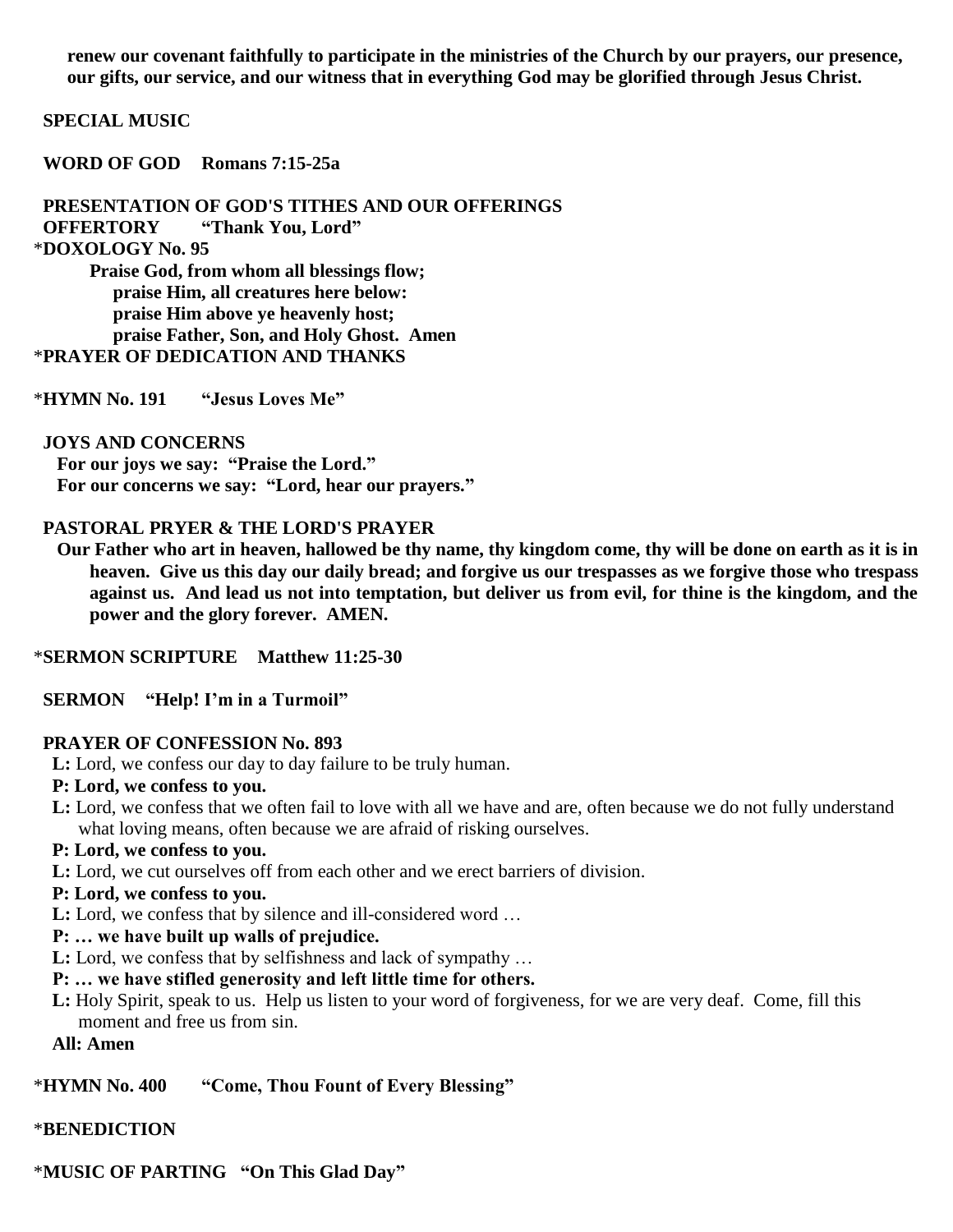# \***Please stand if you are able** *The service is under the control of the Holy Spirit. The altar rail is always open.*

\*\*\*\*\*\*\*\*\*\*\*\*\*\*\*\*\*\*\*\*\*\*\*\*\*\*\*\*\*\*\*\*\*\*\*\*\*\*\*\*\*\*\*\*\*\*\*\*\*\*\*\*\*\*\*\*\*\*\*\*\*\*\*\*\*\*\*\*\*\*\*\*\*\*\*\*

#### **ATTENDANCE LAST WEEK**

**Saturday: 20 Sunday: 8:15 - 61 10:45 – 60**

#### **SERVING YOU TODAY**

**GREETERS:** 8:15 – David & Kathy Pasipanki

10:45 – Phyllis Brickel & Gayleen Fisher

**USHERS TEAMS:**  $8:15 -$ Men's Group  $10:45 -$ Tom Lehner

**SOUND TEAM:** 8:15 – Jason Kirsch, Fritz Runser 10:45 – Penny Brant & Josh Burger

**NURSERY:** Our Nursery (birth through age 5) is open during the 10:45 worship service. In the event that there is no attendent in the nursery, parents are still welcome to use the nursery however they must stay with their children.

**ALTAR FLOWERS:** The flowers on the Altar today are presented:

**-** in memory of Robert Parnham, Jr. by Ruth Ann, Mark, Malarie and Steven Munden.

- in honor of Cindi Painter's birthday today, from Bob and Debbie Weaver

*The roses on the altar are in honor of the births of Jordan and Joshua Platt. They are the daughter and son of Kim & David Platt. Their big sister is Sophia. May God bless them and their family.*

\*\*\*\*\*\*\*\*\*\*\*\*\*\*\*\*\*\*\*\*\*\*\*\*\*\*\*\*\*\*\*\*\*\*\*\*\*\*\*\*\*\*\*\*\*\*\*\*\*\*\*\*\*\*\*\*\*\*\*\*\*\*\*\*\*\*\*\*\*\*\*\*\*\*\*\*

#### **THIS WEEK AT OUR CHURCH**

# **8:00 AM – 1:00 PM on Monday thru Thursday; 8:00 AM – Noon on Friday**

**Pastor Bruce – 10:00 AM – 1:00 PM Tuesday, Wednesday & Thursday**

724-747-6098 (call or text) or email at [preacherptl@gmail.com](mailto:preacherptl@gmail.com)

*Please feel free to contact Pastor Bruce if you are in need of a pastoral visit.*

#### **Today, Sunday, July 9 Baptism Sunday** 8:00 Prayer 8:15 Worship Service 9:30 Adult Sunday School 10:45 Worship Service

**Monday, July 10** 6:30 Grief Support

**Tuesday, July 11** 6:15 TOPS 7:00 Finance 7:30 NA

#### **Wednesday, July 12**

**Office Closed** 10:00 Quilting No Bible Study (moved to 1:00 tomorrow) 7:00 Trustees

**Thursday, July 13 Office Closed** 1:00 Bible Study 3:00 Youth "Trash Bash" (see announcement) 6:30 NA 7:00 Crazy Love" Study Group

**Friday, July 14 Office Closed** 9:00 Food Bank Truck (help needed)

#### **Saturday, July 15**

 9:00 Food Bank (help needed) 6:00 Contemporary Worship Service

#### **Next Sunday, July 16**

 8:00 Prayer 8:15 Worship Service 9:30 Summer Sunday School (see announcement) Adult Sunday School 10:45 Worship Service

**Due to staff vacations, the church office will be closed from July 12th – 19th . Please call the office to make sure someone is there before you make a trip in.**

# **ANNOUNCEMENTS**

\*\*\*\*\*\*\*\*\*\*\*\*\*\*\*\*\*\*\*\*\*\*\*\*\*\*\*\*\*\*\*\*\*\*\*\*\*\*\*\*\*\*\*\*\*\*\*\*\*\*\*\*\*\*\*\*\*\*\*\*\*\*\*\*\*\*\*\*\*\*\*\*\*\*\*\*

\*\*\*\*\*\*\*\*\*\*\*\*\*\*\*\*\*\*\*\*\*\*\*\*\*\*\*\*\*\*\*\*\*\*\*\*\*\*\*\*\*\*\*\*\*\*\*\*\*\*\*\*\*\*\*\*\*\*\*\*\*\*\*\*\*\*\*\*\*\*\*\*\*\*\*\*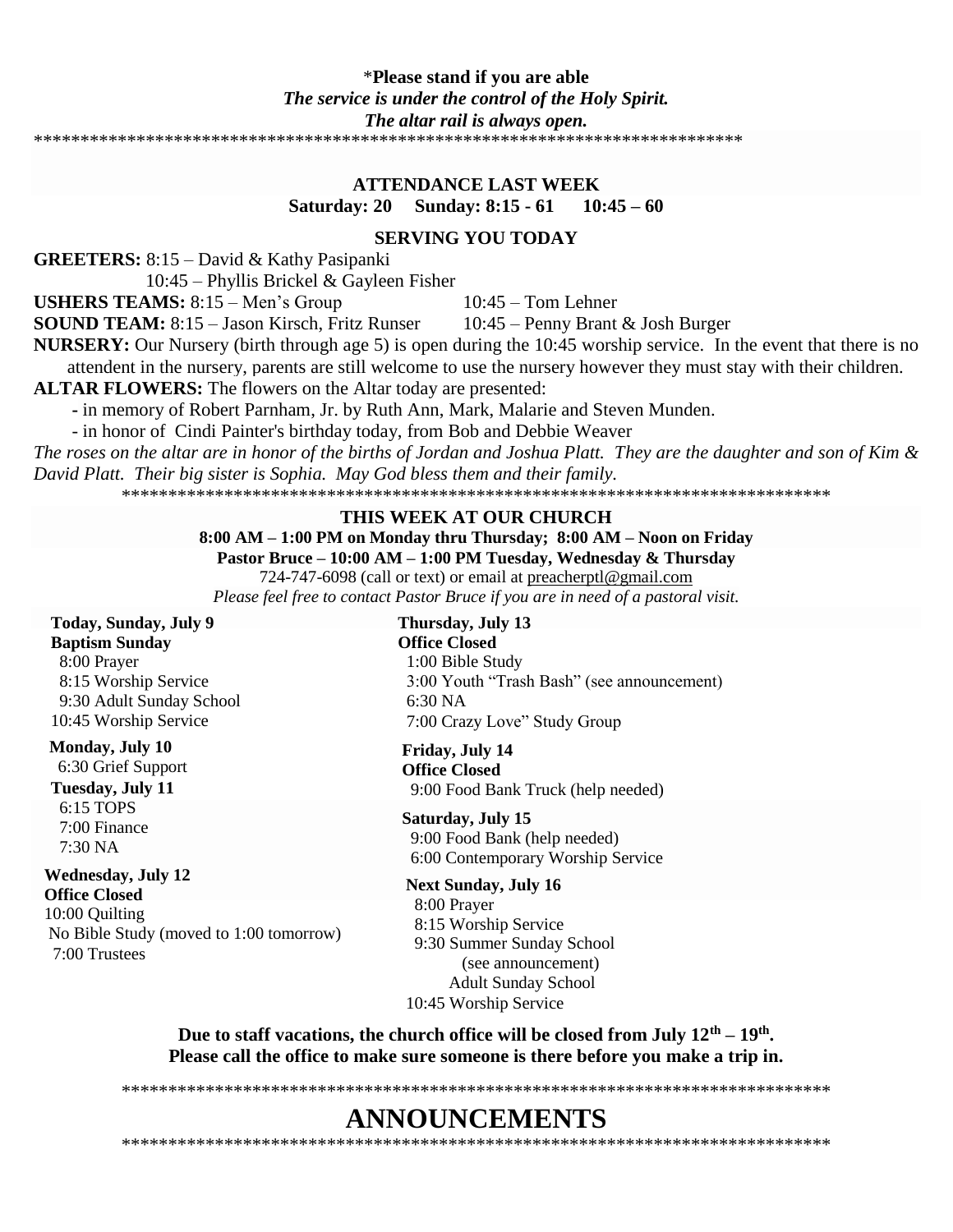# **Camp News!**

If you ordered hoagies for the July fundraiser, they will be available for pick up after each service today. Please pay for your hoagies when you pick them up. Thank you.



Questions on camping, contact Laurie Saporito, Camp Steward, at 724-864-5649 or [cts72@hotmail.com](javascript:window.top.ZmObjectManager.__doClickObject(document.getElementById(%22OBJ_PREFIX_DWT1794_com_zimbra_email%22));) \*\*\*\*\*\*\*\*\*\*\*\*\*\*\*\*\*\*\*\*\*\*\*\*\*\*\*\*\*\*\*\*\*\*\*\*\*\*\*\*\*\*\*\*\*\*\*\*\*\*\*\*\*\*\*\*\*\*\*\*\*\*\*\*\*\*\*\*\*\*\*\*\*\*\*\*

**CHILDREN'S COLLECTIONS:** The Children's Collection this week will be given to The Eastbrook Mission Barn which is one of six [UMCOR Relief Supply Network](http://www.umcor.org/UMCOR/Relief-Supplies/Relief-Supply-Network/Relief-Supply-Network) depots across the United States. In 2000, Eastbrook United Methodist Church acquired a former dairy barn as part of its purchase of a new parsonage. In 2008, the church began using the heated office space to store UMCOR cleaning buckets. Today, it is dedicated to storing relief supplies yearround, as well as to providing a work space for volunteers.

You can find more information at https://eastbrookmissionbarn.org/

Eastbrook Mission Barn: 7/2 - \$90.85

\*\*\*\*\*\*\*\*\*\*\*\*\*\*\*\*\*\*\*\*\*\*\*\*\*\*\*\*\*\*\*\*\*\*\*\*\*\*\*\*\*\*\*\*\*\*\*\*\*\*\*\*\*\*\*\*\*\*\*\*\*\*\*\*\*\*\*\*\*\*\*\*\*\*\*\*



# **ATTENTION: PARENTS AND CHILDREN FROM TODDLER TO HIGH SCHOOL**





Summer Sunday School class will be on Sunday, July 16<sup>th</sup> at 9:30 AM. The class will have a short lesson by Pastor Bruce, a snack, and a craft.

> PLEASE PLAN TO ATTEND and make our Summer Sunday School a success!

Anyone interested in helping should contact Ethel Rosenburg (724-864-3833) or Pastor Bruce (724-747-6098.)

\*\*\*\*\*\*\*\*\*\*\*\*\*\*\*\*\*\*\*\*\*\*\*\*\*\*\*\*\*\*\*\*\*\*\*\*\*\*\*\*\*\*\*\*\*\*\*\*\*\*\*\*\*\*\*\*\*\*\*\*\*\*\*\*\*\*\*\*\*\*\*\*\*\*\*\*

**"STITCH IN FAITH MINISTRY"**

**Meeting Place**: the Upper Room off the balcony (previously the District Superintendent's office) **Dates**: Wednesday, July  $12<sup>th</sup>$  from  $10:00 - 11:00$  AM Wednesday, July  $26^{th}$  from  $7:00 - 8:00$  PM **Ministry**: We will be making prayer quilts. **What to Bring**: Yourself and the desire to make prayer quilts. No experience is required. We would love for all who are able to come and join the fun! **Quilting Instructor**: Mary Reed (724-864-5376) **Direct questions to**: Mary Reed or Cindi Painter (724-446-0224)

**Dedication of the Prayer Quilts/Shawls** will be at each service July 29<sup>th</sup> & 30<sup>th</sup>. Please see Mary Reed, Burnetta Green, or Cindi Painter to obtain a Prayer Card to be attached prior to the services.

\*\*\*\*\*\*\*\*\*\*\*\*\*\*\*\*\*\*\*\*\*\*\*\*\*\*\*\*\*\*\*\*\*\*\*\*\*\*\*\*\*\*\*\*\*\*\*\*\*\*\*\*\*\*\*\*\*\*\*\*\*\*\*\*\*\*\*\*\*\*\*\*\*\*\*\*



Our church picnic will be on August 14, 2017 at Oak Hollow Park, Pine Pavilion. Please see the flyer in the bulletin or newsletter for more details on the picnic.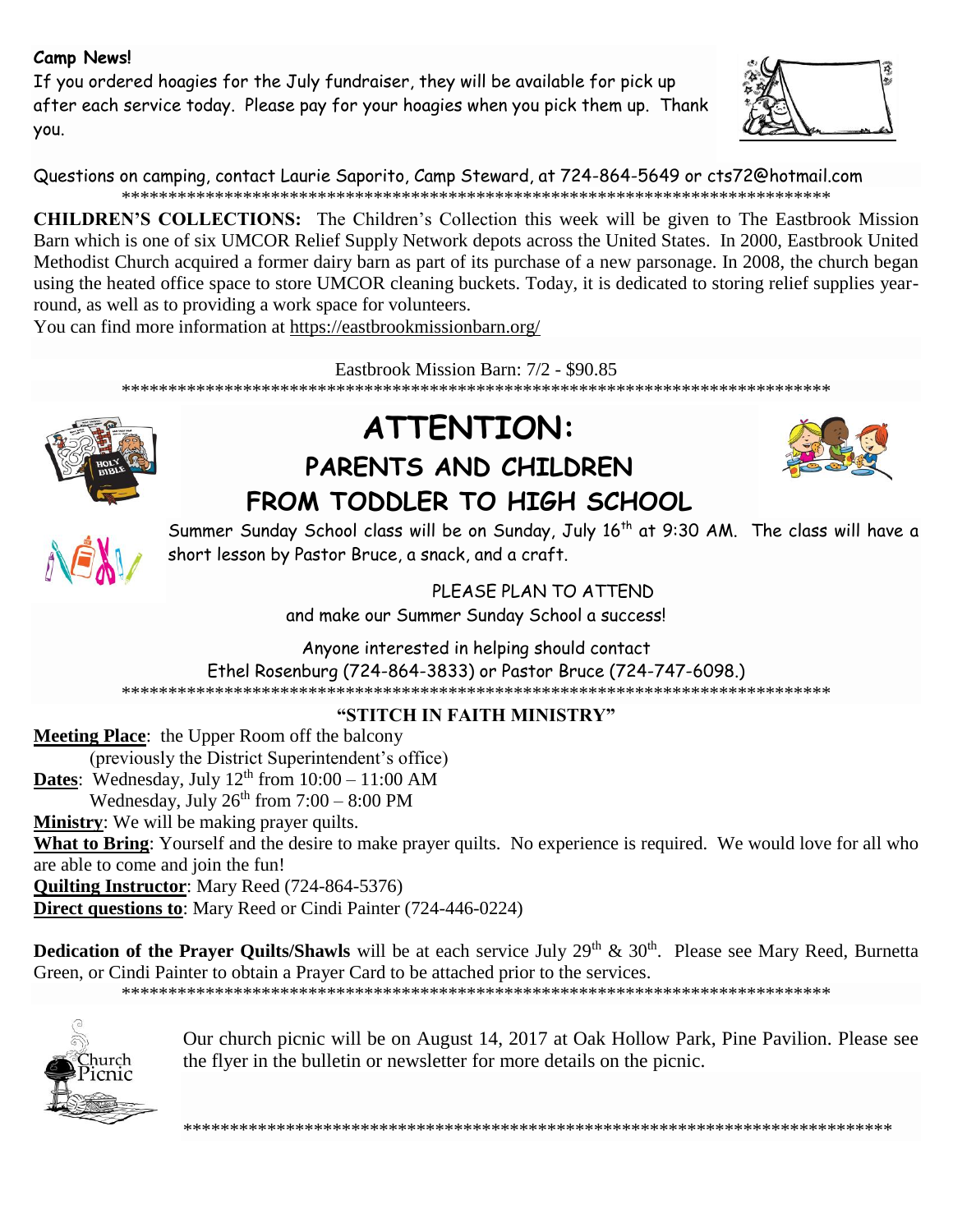

**Thursday July 13th**: *"Trash Bash."* Meet at the Church at 3pm to pick up trash in the town and then go to Oak Hollow Park for a cookout. We will finish the day at the church at 7pm. This event is FREE!!!

Any questions: contact Stephen at [pastormannion@gmail.com](javascript:window.top.ZmObjectManager.__doClickObject(document.getElementById(%22OBJ_PREFIX_DWT2566_com_zimbra_email%22));) or 412-610-3289. Don't be shy, leave a voicemail!



**VACATION BIBLE SCHOOL:** VBS this year is Group's *"Maker Fun Factory, created by God built for a purpose".* It will run from **July 17 - 21** from **6:30pm - 8:30pm.**

At *Maker Fun Factory* VBS, kids embark on the coolest adventure of the summer! *Maker Fun Factory* VBS is filled with incredible Bible-learning experiences kids see, hear, touch and even taste! Sciency-Fun Gizmos, team-building games, cool Bible songs and tasty treats are just a few of the standout activities that help faith flow into real life. Plus, we'll help kids discover how to see evidence of God in everyday life - something we call God Sightings. VBS is a great way to bring children closer to God and learn more about their

faith.

If you are able to help out or have any questions, concerns or ideas concerning VBS, please contact Penny Brant at [VBS@irwinfirstumc.org](mailto:VBS@irwinfirstumc.org) or by visiting our web page under contact us and choosing "VBS questions" as the category. I'm very excited about this year's VBS and I hope you are too.

\*\*\*\*\*\*\*\*\*\*\*\*\*\*\*\*\*\*\*\*\*\*\*\*\*\*\*\*\*\*\*\*\*\*\*\*\*\*\*\*\*\*\*\*\*\*\*\*\*\*\*\*\*\*\*\*\*\*\*\*\*\*\*\*\*\*\*\*\*\*\*\*\*\*\*\*

We will be requesting donations of food for snacks and other miscellaneous items to help defer the cost. Watch for the chart in the Narthex with our needs.

#### **Thank you all for your continued support of our Vacation Bible School.**

\*\*\*\*\*\*\*\*\*\*\*\*\*\*\*\*\*\*\*\*\*\*\*\*\*\*\*\*\*\*\*\*\*\*\*\*\*\*\*\*\*\*\*\*\*\*\*\*\*\*\*\*\*\*\*\*\*\*\*\*\*\*\*\*\*\*\*\*\*\*\*\*\*\*\*\*

**HOSPITAL CALLS AND VISITS:** If you or someone you know is in the hospital or would like a visit from the pastor, please call the office or Pastor Bruce. It's better to get multiple calls than none at all. *Remember, Pastor Bruce cannot provide care to our congregation if he doesn't know there is a need.*

\*\*\*\*\*\*\*\*\*\*\*\*\*\*\*\*\*\*\*\*\*\*\*\*\*\*\*\*\*\*\*\*\*\*\*\*\*\*\*\*\*\*\*\*\*\*\*\*\*\*\*\*\*\*\*\*\*\*\*\*\*\*\*\*\*\*\*\*\*\*\*\*\*\*\*\*

#### \*\*\*\*\***IN PERSONAL CARE & REHABILITATION FACILITIES** \*\*\*\*\*

Catherine Ververka ~ Transitions Healthcare, N Huntingdon

Dorothy Burnside ~ Asbury Heights, Mt. Lebanon Marge Osterman ~ The Grove at Irwin

LaVerne Frick, Doris Collins ~ Golden Heights, Irwin

Nancy Sprenger, Jane Earnest, Wanda Halavan ~ Redstone, N. Huntingdon

Marian Shank ~ Weatherwood Manor, Greensburg

#### \*\*\*\*\*\*\*\*\*\*\*\*\*\*\* **CONTINUOUS PRAYERS** \*\*\*\*\*\*\*\*\*\*\*\*\*\*\*

Diane Blissman, Brent Lauffer, Kurt Wallace & Family, Casey Yanos, Megan Yanos, Marian Shank, Donna Tamilia, Josh Meehan, Doris Ireland, Ruth Painter, Cheryl McCafferty, Rick Higginbotham, Sally Hildbold, Mike Morris, Jessie Morrell, Devin Raynovich, Stojan Raulic & Family

# \*\*\*\*\*\*\*\*\*\*\*\*\*\* **THIS MONTHS PRAYERS LIST** \*\*\*\*\*\*\*\*\*\*\*\*\*\*\*

*We will change the prayer list the first Sunday of each month.*

*Contact the church office at 724-863-6858 with names for the list.*

Joe & Wava, Bill Grubb, Harry Countryman, Susan Orndorf, Dave Walker, Lois Kuhn, Jean Halza,

Joe Reynolds, Patty Reynolds, Jenny Cipcic & her family and medical caregivers,

Bob & Natalie Fleming & Family (Missionaries in India), The Margaret Fontana Family,

Kim Platt & twins Jordan & Joshua, Shirley Schmidtke, Wendy Brezezinski

|  | ******************** SERVICE PERSONNEL ******************** |
|--|-------------------------------------------------------------|
|--|-------------------------------------------------------------|

| Brandon Doyle – Korea         | Colby Shelton $-$ Iraq                 |               | Kayla Greguric                         |
|-------------------------------|----------------------------------------|---------------|----------------------------------------|
| Matt Perea – Ft. Campbell, KY | Angelo Woodrow – Naples                |               | Ben Floyd David Johnston - Afghanistan |
| Amanda Mueller – Texas        |                                        | Carl Brantley |                                        |
| James Gallagher – Hawaii      | Nicholas Park – Schofield Barracks, HI |               | Mark Russak                            |
| Edward Johnson III            | Sara (Fletcher) Dipaolo                |               | Jeremy Lake                            |
| Alex Bittner – Germany        |                                        |               |                                        |